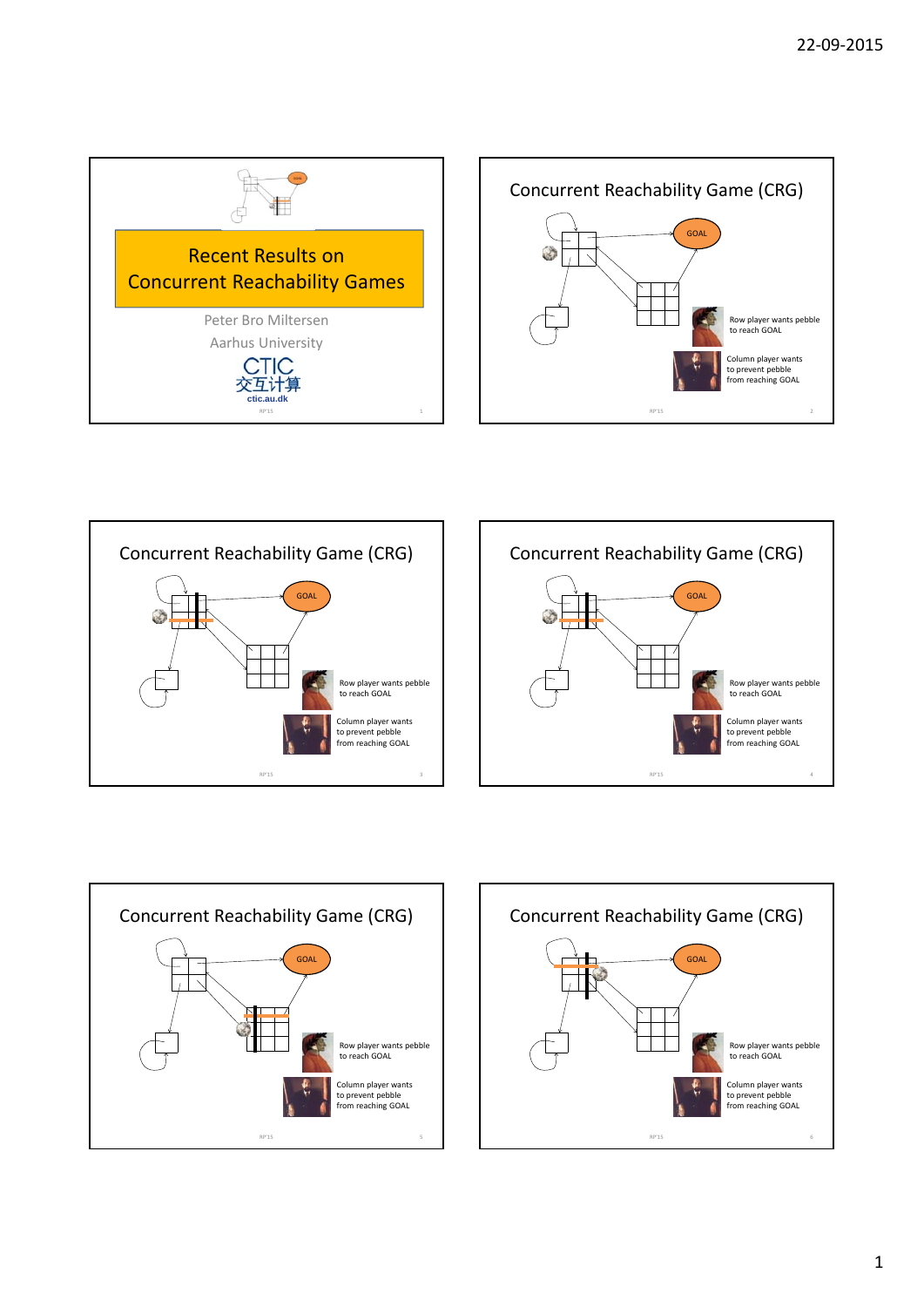#### Concurrent Reachability Game

- Arena:
	- Finite directed graph.
	- Distinguished terminal **GOAL** node.
	- Each non‐goal node contains *a matrix* of outgoing arcs. – Let us also allow probabilistic transitions
- Play:
	- A pebble moves from position to position.
	- In each step, Row player chooses a row and Column player
	- *simultaneously* chooses a column of the matrix.
	- The pebble moves along the appropriate arc.
	- If pebble reaches **GOAL**, Row player wins.
	- If this *never* happens, Column player wins.

# Why study these games?

- Common generalization of • Turn‐based reachability games.
	-
	- Matrix games • Parity games
	-
	- Shapley's discounted stochastic games.
- de Alfaro, Henzinger, Kupferman ('98+'07):<br>
 Concurrent games capture the interaction of a system with its environment: in<br>
many concurrency models, in each state, both the system and the environment<br>
can independently

 $RP'15$ 

• Natural model for *Poker tournaments.*

 $\exists \begin{array}{l} \overline{\bullet} \end{array} \bigoplus \begin{array}{l} \bullet \end{array} \bigoplus \begin{array}{l} \bullet \end{array} \bigoplus \begin{array}{l} \bullet \end{array} \bigoplus \begin{array}{l} \bullet \end{array} \bigoplus \begin{array}{l} \bullet \end{array} \bigoplus \begin{array}{l} \bullet \end{array} \bigoplus \begin{array}{l} \bullet \end{array} \bigoplus \begin{array}{l} \bullet \end{array} \bigoplus \begin{array}{l} \bullet \end{array} \bigoplus \begin{array}{l} \bullet \end{array} \bigoplus \begin{array}{l} \bullet \end{array} \big$ Miltersen & Sørensen, AAMAS'07.<br>Wy most *downloaded* paper according to ResearchGate (NOT most cited). (Download rate exceeds combined rate of all other papers) A Near-Optimal Strategy for a Heads-Up No-Limit Texas Hold'em Poker Tournament Peter Bro Miltersen<br>University of Aarhus<br>Abogade 34, Arhus, Denmar<br>bromille@daimi.au.dk Troels Bjerre Sørensen<br>University of Aarhus<br>Åbogade 34, Århus, Denmar<br>trold@daimi.au.dk

#### **ARSTRACT**

NES analyze a heads-up no-limit Texas Hold'em poker tournant with a fixed small blind of 300 chips, a fixed bind of 600 chips and a total amount of 8000 chips on the f 300 chips,<br>int of 8000 s of 8000 chips on the<br>defined the heads<br>a the popular Party<br>he size of this game tore cups and a total amount<br>mtil recently, these parameters<br>ame of sit-n-go tournaments or<br>on online reduc site). Due to th ....<br>W.R egy, i. tegy the

ategy. These exact para<br>ntly<sup>1</sup> defined the heads

RP'15 7

as they until recently" defined the heads-up endgame of the  $\$5$  through  $\$50$  buysin  $\sin\log\log$  rournaments on the popular PartyPoler com online poler site. m onume power suc.<br>xas Hold'em in general). The<br>n two players, Player 1 and P1<br>nt starts, Player 1 receives s<sub>1</sub> chi wo player<br>tarts, Pla ves so chips wh  $= 8000$ . We want to kee ers should be able to<br>ses. The total number





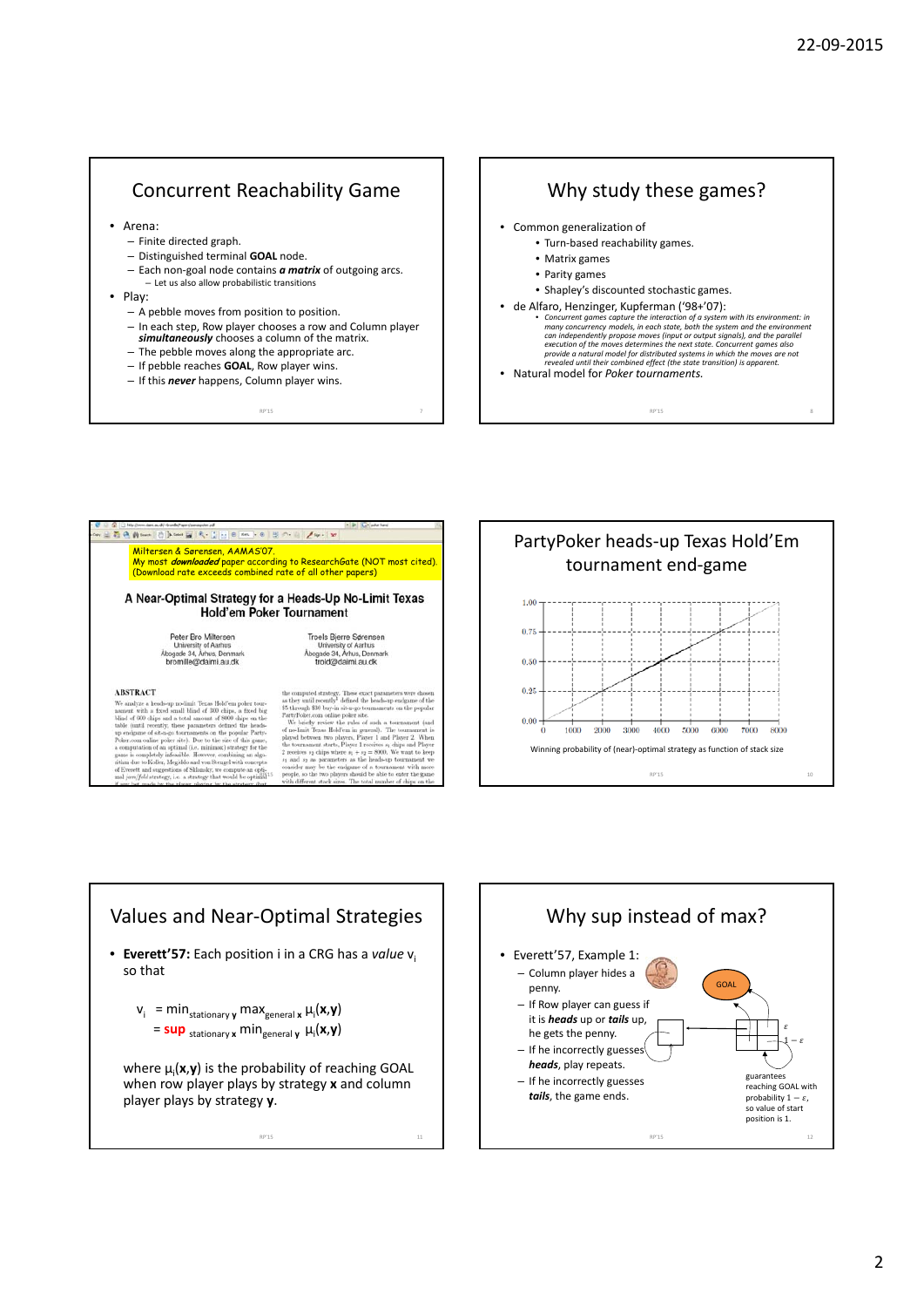#### The problem(s) we study in this talk

- *Compute the value of a given game*
	- Caveat: The value might be irrational
		- Exact decision problem: Compare value to given rational number
			- Interesting special case: Value‐1 problem.
		- Compute (additive) approximation to the value
- *Synthesize good strategies*
	- $-$  Given a game and  $\varepsilon$ , synthesize stationary strategy guaranteeing the value within  $\varepsilon$ .

 $RP'15$  13

Classical results The value-1 and associated synthesis problem can be solved *in polynomial time* – [de Alfaro, Henzinger, Kupferman '98] • The general problems can be solved *in polynomial space* – [Etessami & Yannakakis'05] • A practically applicable *strategy improvement algorithm* for the row player – [de Alfaro, Chatterjee, Henzinger '06] – We used this algorithm to solve the poker tournament.. • *No "standard" hardness results!* – Non‐standard hardness: SQRT‐SUM hardness [EY'05], "hard for solving parity games".

RP'15 14

PSPACE upper bound The recent results • A worst case time complexity analysis of the • Given a game, we solve it as follows: strategy improvement algorithm of de Alfaro *et* – 1. *Write down first order formulae defining the real al. numbers forming the solution.* – The complexity is *doubly exponential*. – 2. *Use the best available decision procedure for the first* • A *polynomial time* algorithm for the general *order theory of the real numbers to turn the definitions* problem *when the number of positions is* **Algorithmu in<br>Real Algebray**<br>Geometry *into actual answers. constant*. • A *polynomial hierarchy* algorithm for the approximation version of the general problem. • A structural theorem on near‐optimal strategies: "Monomial" strategies suffice.  $RP'15$  15 RP'15 16

#### References

- Kristoffer Arnsfelt Hansen, Rasmus Ibsen-Jensen, and Peter Bro Miltersen.<br>The complexity of solving reachability games using value and strategy<br>iteration. In Proceedings of CSR'11, volume 6651 of LNCS, pages 77–90.
- **NET ACCOMPTS AND SET AND SET AND SET AND SET AND SET AND SET AND SET ANOTHER SET AND SET AND SET AND SET AND SET AND SET AND SET AND SET AND SET AND SET AND SET AND SET AND SET AND SET AND SET AND SET AND SET AND SET AND**
- games. Extended absolute. In The containing by 1970 C 11, pages 200 214.<br>Spen Kristoffer Still Frederiksen and Peter Bro Miltersen. Monomial<br>strategies for concurrent reachability games and other stochastic games.<br>In Proce
- Søren Kristoffer Stiil Frederiksen and Peter Bro Miltersen. Approximating<br>the value of a concurrent reachability game in the polynomial time<br>hierarchy. In Proceedings of JSAAC'13, Lecture Notes in Computer Science,<br>volum
- VOIUTHE 6200, pages 407-407, 2010.<br>Kristoffer Arnsfelt Hansen, Søren Kristoffer Still Frederiksen, Tongyang Li,<br>Peter Bro Miltersen. Meticulous algebraic sampling theorems with<br>applications to concurrent reachability games

RP'15 17

## The recent results

- A worst case time complexity analysis of the strategy improvement algorithm of de Alfaro *et al.*
	- The complexity is *doubly exponential*.
- A *polynomial time* algorithm for the general problem *when the number of positions is constant*.
- A *polynomial hierarchy* algorithm for the approximation version of the general problem.
- A structural theorem on near-optimal strategies: "Monomial" strategies suffice.

RP'15 18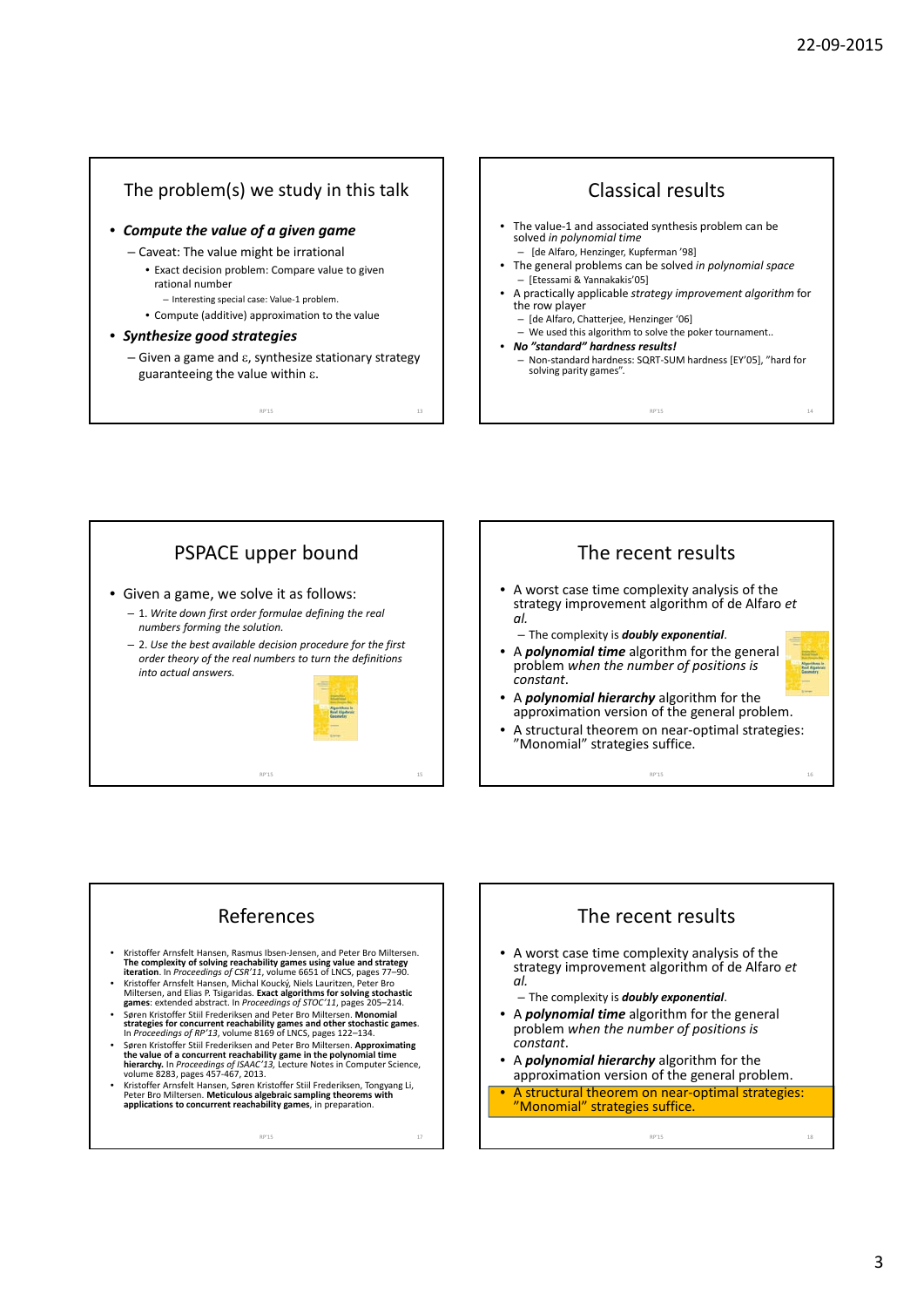







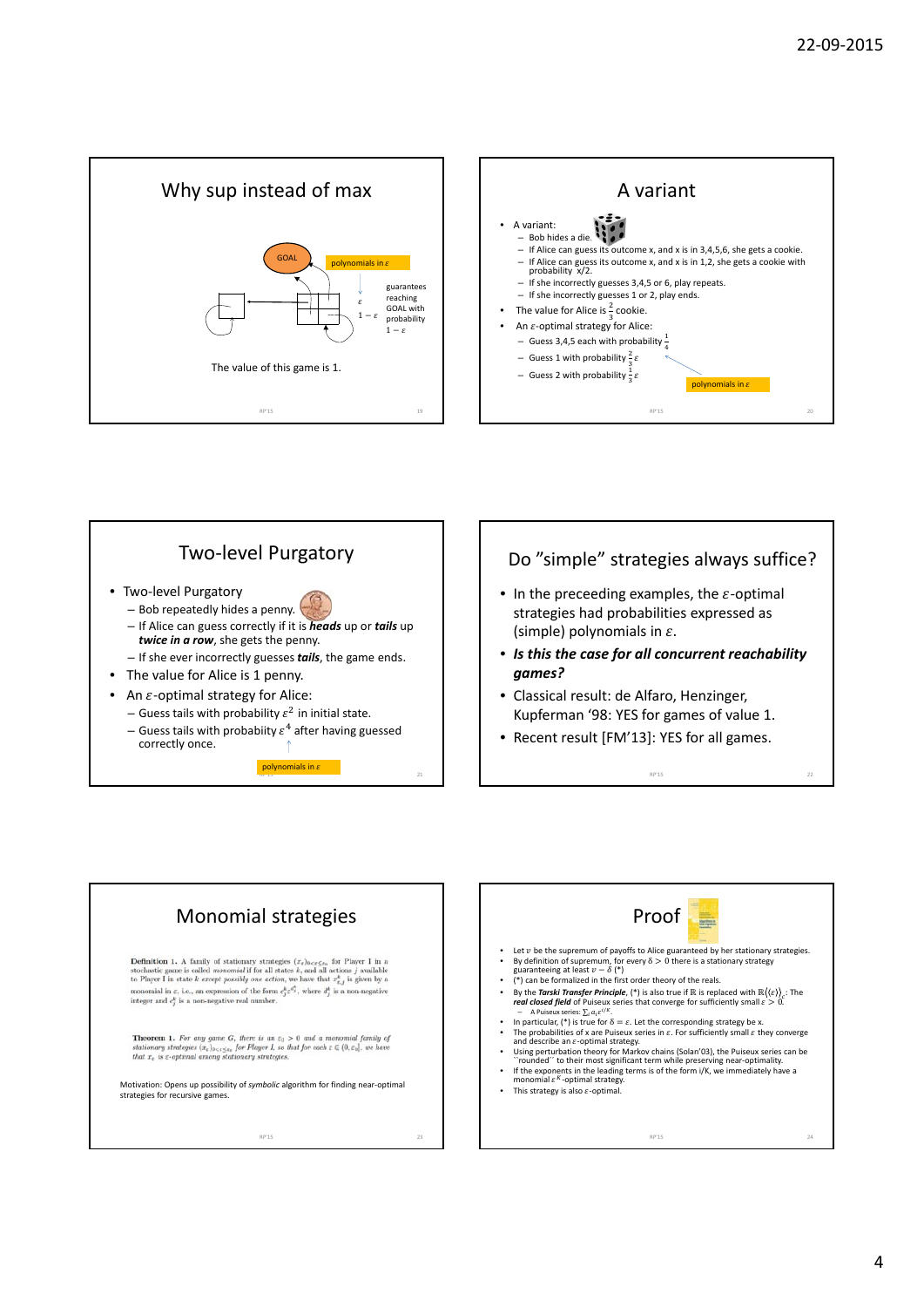









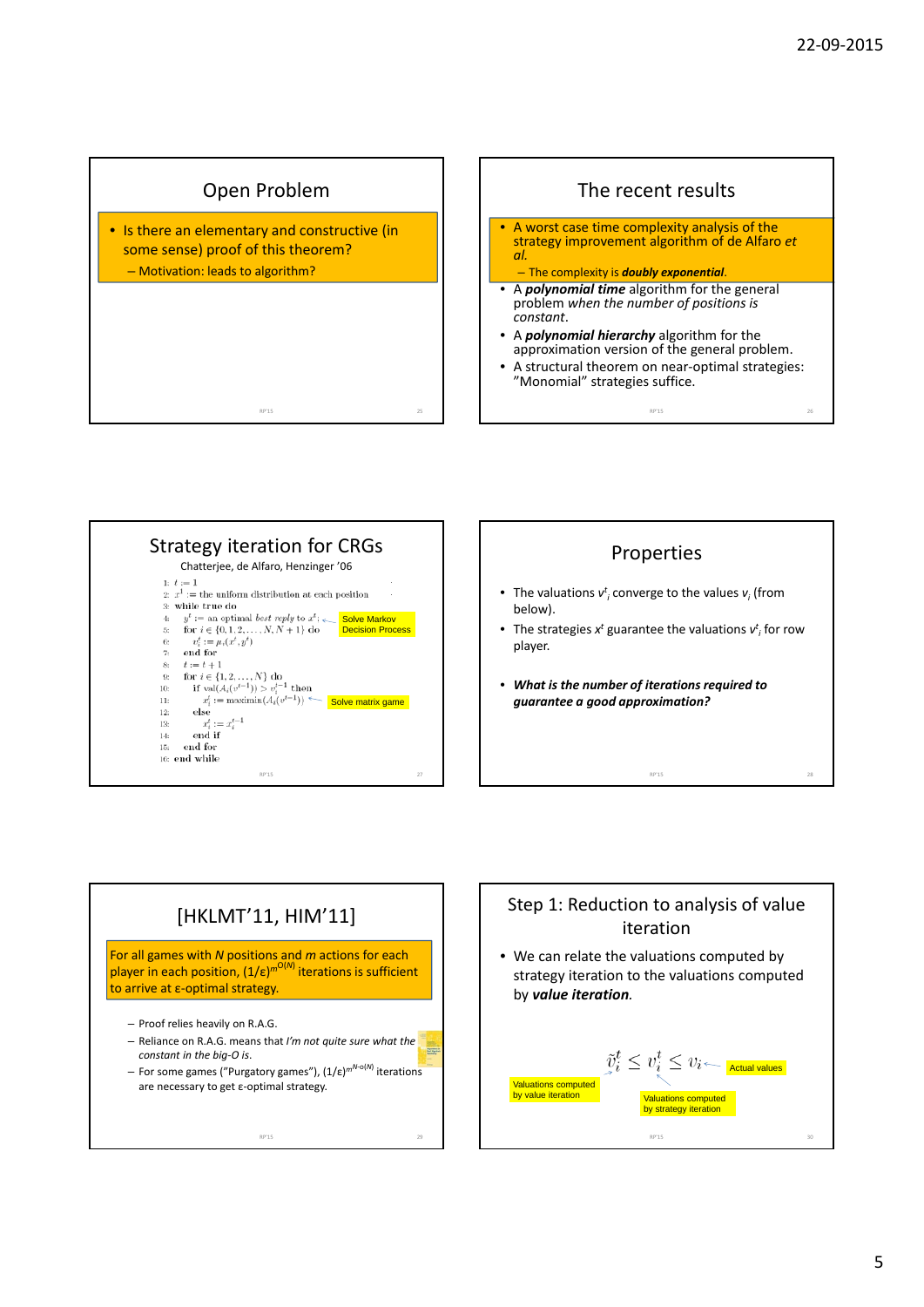#### Value iteration (dynamic programming)

|    | $1 \cdot t := 0$                                                                                      |
|----|-------------------------------------------------------------------------------------------------------|
|    | 2: $\tilde{v}^0 := (0, 0, \ldots, 1)$ {the vector $\tilde{v}^0$ is indexed $0, 1, \ldots, N, N + 1$ } |
|    | $3:$ while true do                                                                                    |
|    | 4: $t := t + 1$                                                                                       |
|    | 5: $\vec{v}_0^t := 0$                                                                                 |
|    | 6: $\tilde{v}_{N+1}^t := 1$                                                                           |
|    | 7: for $i \in \{1, 2, , N\}$ do                                                                       |
|    | 8: $\tilde{v}_i^t := \text{val}(A_i(\tilde{v}^{t-1}))$                                                |
| 9: | end for                                                                                               |
|    | $10:$ end while                                                                                       |
|    | Value iteration computes the value of a time bounded game,                                            |
|    | for larger and larger values of the time bound t, by <b>backward induction</b> .                      |
|    |                                                                                                       |
|    |                                                                                                       |

RP'15 31



- We need to upper bound the difference in value between *time bounded* and *infinite* versions of the game.
- The difference in value between a time bounded and the infinite version of a concurrent reachability game is captured by the *patience* of its stationary near‐optimal strategies.
	- Patience = 1/smallest non‐zero probability used
- **Lemma**: If the game has an  $\varepsilon$ -optimal strategy with patience L, then for  $T = kNL^N$ , the value of the game with time bound  $T$  differs from the value of the original game by at most  $\varepsilon + e^{-k}$ .

RP'15 32

### Step 3: Bounding patience using R.A.G. • Everett's characterization (1957) of value and near-optimal strategies:<br>
tion makes an interaction and a given position  $k$  we dent  $R(s)$  to be<br>
the  $m_k \times n_k$  matrix gase where entry  $(k,j)$  is  $k_j^k \phi_k = \sum_{k=1}^N m_k^k m_k$ . T  $u \succcurlyeq v \quad \text{if and only if} \quad \begin{cases} u_i > v_i & \text{if } v_i > 0 \\ u_i \geq v_i & \text{if } v_i \leq 0 \end{cases} \quad \text{for all } i \ .$  $\label{eq:u} u\preccurlyeq v\quad \text{if and only if}\quad \begin{cases} u_t < v_t & \text{if } v_t < 0 \\ u_t \leq v_t & \text{if } v_t \geq 0 \end{cases}, \quad \text{for all } t\ .$ Next, we define the regions  $C_1(\Gamma)$  and  $C_2(\Gamma)$  as follows.  $\begin{split} C_1(\Gamma) &= \{v \in \mathbb{R}^N \mid M(v) \geqslant v\}, \\ C_2(\Gamma) &= \{v \in \mathbb{R}^N \mid M(v) \leqslant v\}. \end{split}$  $C_2(\Gamma) = \{v \in \mathbb{R}^N \mid M(v) \preccurlyeq v\}.$  A critical vector of the game is a vector<br> $v$  such that  $v \in C_1(\Gamma) \cap \overline{C_2(\Gamma)}.$  That is, for every<br> $e > 0$  there exists vectors  $v_i \in C_1(\Gamma)$  and<br> $v_2 \in C_2(\Gamma)$  such that  $\|\mathbf{r} - v_2\|_2$ optimal strategies. There exists a unique critical vector  $v$  for the salar magnitude of the scalar strategies of the scalar strategies of the scalar scalar scalar scalar scalar scalar scalar scalar scalar scalar scalar s





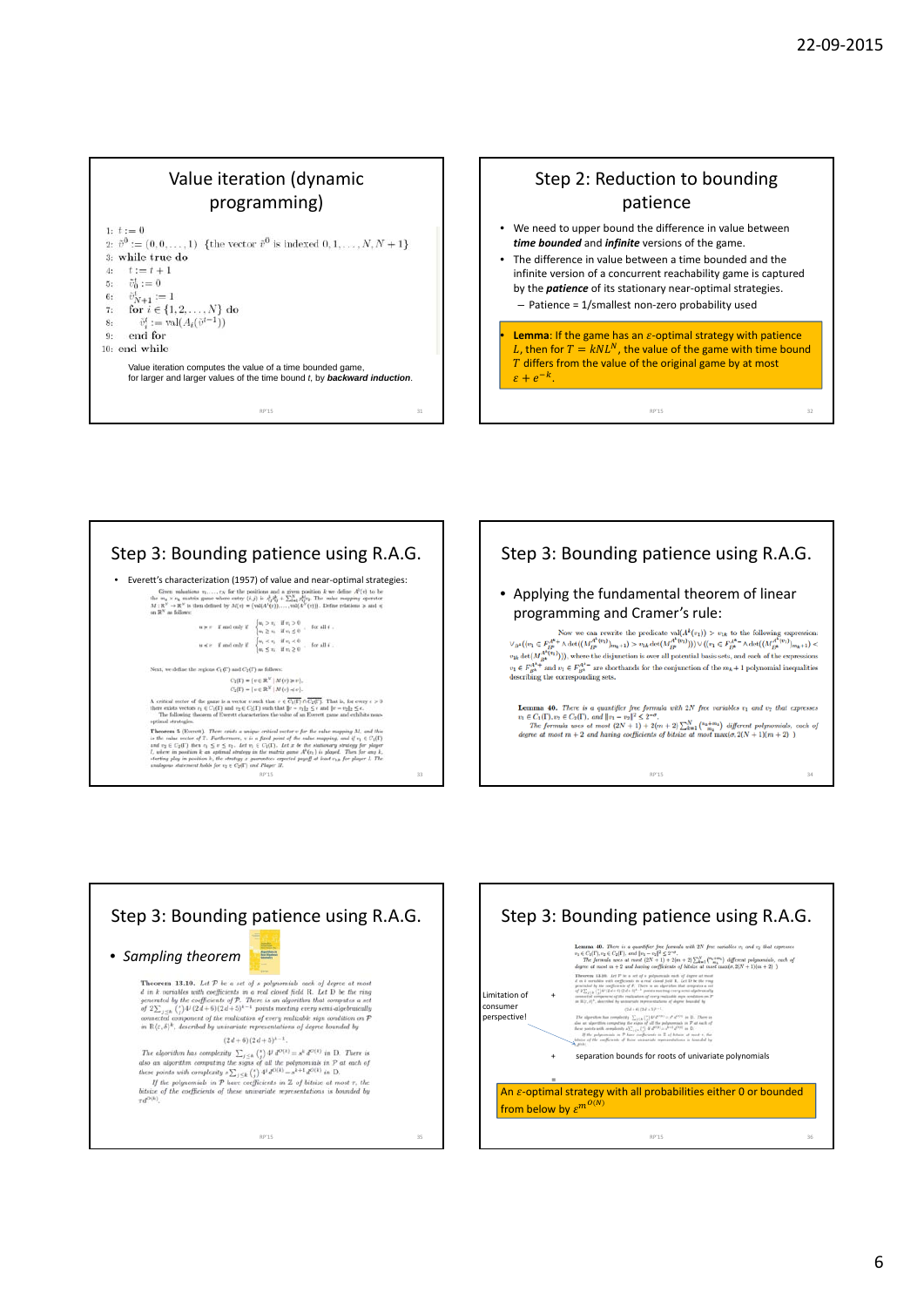### [HKLMT'11, HIM'11]

For all games with *N* positions and *m* actions for each player in each position, (1/ε)<sup>*m*O(*N*)</sup> iterations is sufficient to arrive at ε‐optimal strategy.

- Proof relies heavily on R.A.G.
- Reliance on R.A.G. means that *I'm not quite sure what the constant in the big‐O is*.

RP'15 37

– For some games ("Purgatory games"), (1/ε)*mN*‐o(*N*) iterations are necessary to get ε‐optimal strategy.

#### The tight example

Generalized Purgatory P(*N*,*m*):

- Column player repeatedly hides a number in {1,..,*m*}.
- Row player must try to guess the number.
- If he guesses correctly *N* times in a row, he wins the game.
- If he ever guesses incorrectly *overshooting* hidden number, he loses the game.
- These games all have value 1(!)
- Strategy iteration needs (1/ε) *mN*‐o(*N*) to get ε‐optimal strategy.

RP'15 38

#### Howard's algorithm is slow on P(7,2)

| #iterations:  | Valuation of start position: |    |
|---------------|------------------------------|----|
| 1             | 0.01347                      |    |
| 10            | 0.03542                      |    |
| 100           | 0.06879                      |    |
| 1000          | 0.10207                      |    |
| 10000         | 0.13396                      |    |
| 100000        | 0.16461                      |    |
| 1000000       | 0.19415                      |    |
| 10000000      | 0.22263                      |    |
| 100000000     | 0.24828                      |    |
| $> 2*10^{65}$ | 0.9                          |    |
| $>10^{128}$   | 0.99                         |    |
|               |                              |    |
|               | RP'15                        | 30 |





#### Why does the algorithm work well "in practice"?

• The algorithm converges fast when the infinite game is approximated well by a time limited game with a reasonable time bound.

RP'15 42

• Games you want to solve in practice (e.g., poker tournaments) tend to have this property…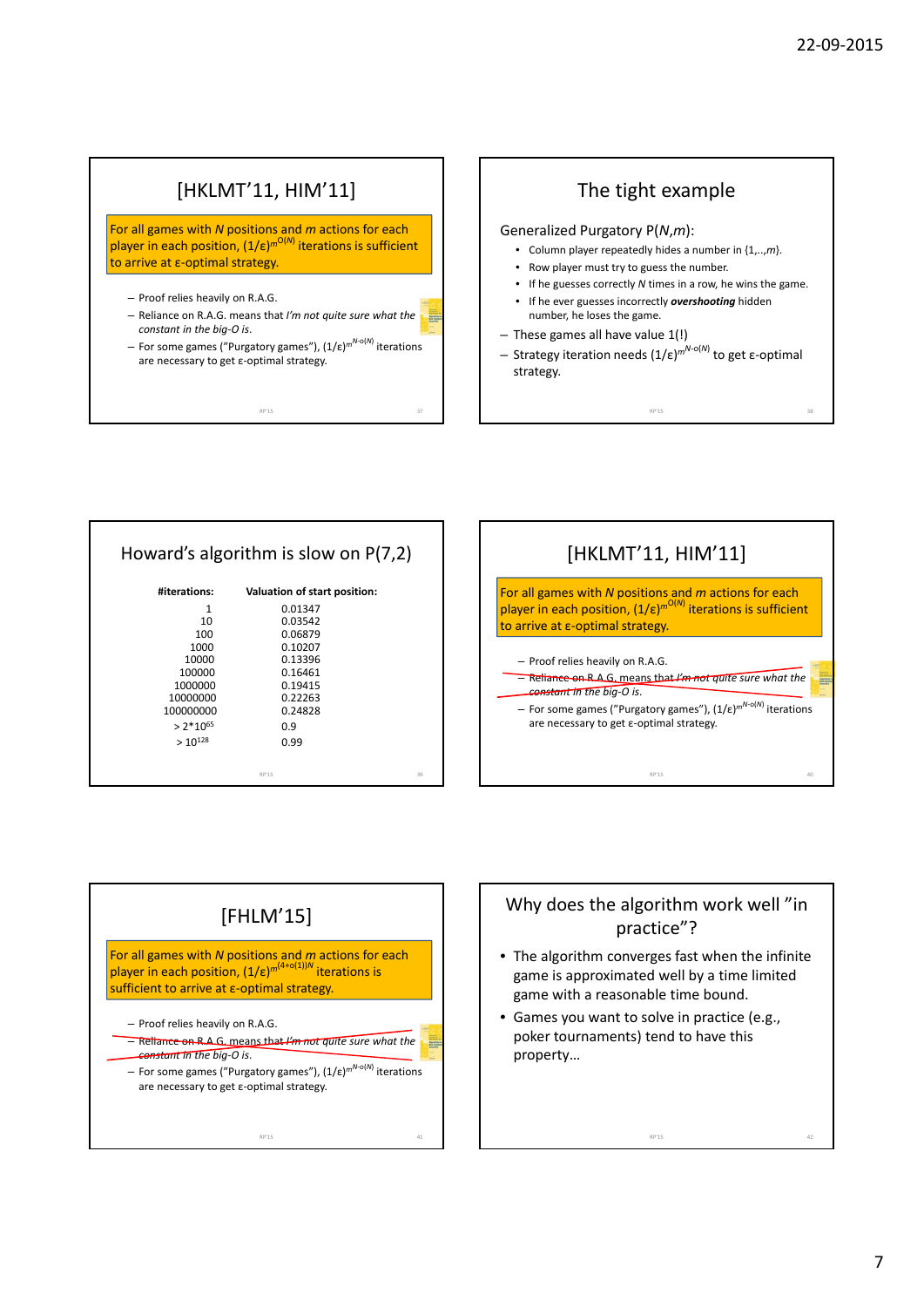#### The recent results

- A worst case time complexity analysis of the strategy improvement algorithm of de Alfaro *et al.*
	- The complexity is *doubly exponential*.
- A *polynomial time* algorithm for the general problem *when the number of positions is constant*.
- A *polynomial hierarchy* algorithm for the approximation version of the general problem.
- A structural theorem on near‐optimal strategies: "Monomial" strategies suffice.

RP'15 43

#### Exact Algorithms for Solving Stochastic Games

(Hansen, Lauritzen, Koucky, Miltersen, Tsigaridas, STOC'11)

- **Good news:** Algorithms solving stochastic games *exactly* in polynomial time when the number of positions is constant.
- **Bad news:** Complexity is something like *L*exp(O(*<sup>N</sup>* log *<sup>N</sup>*))…..

RP'15 44





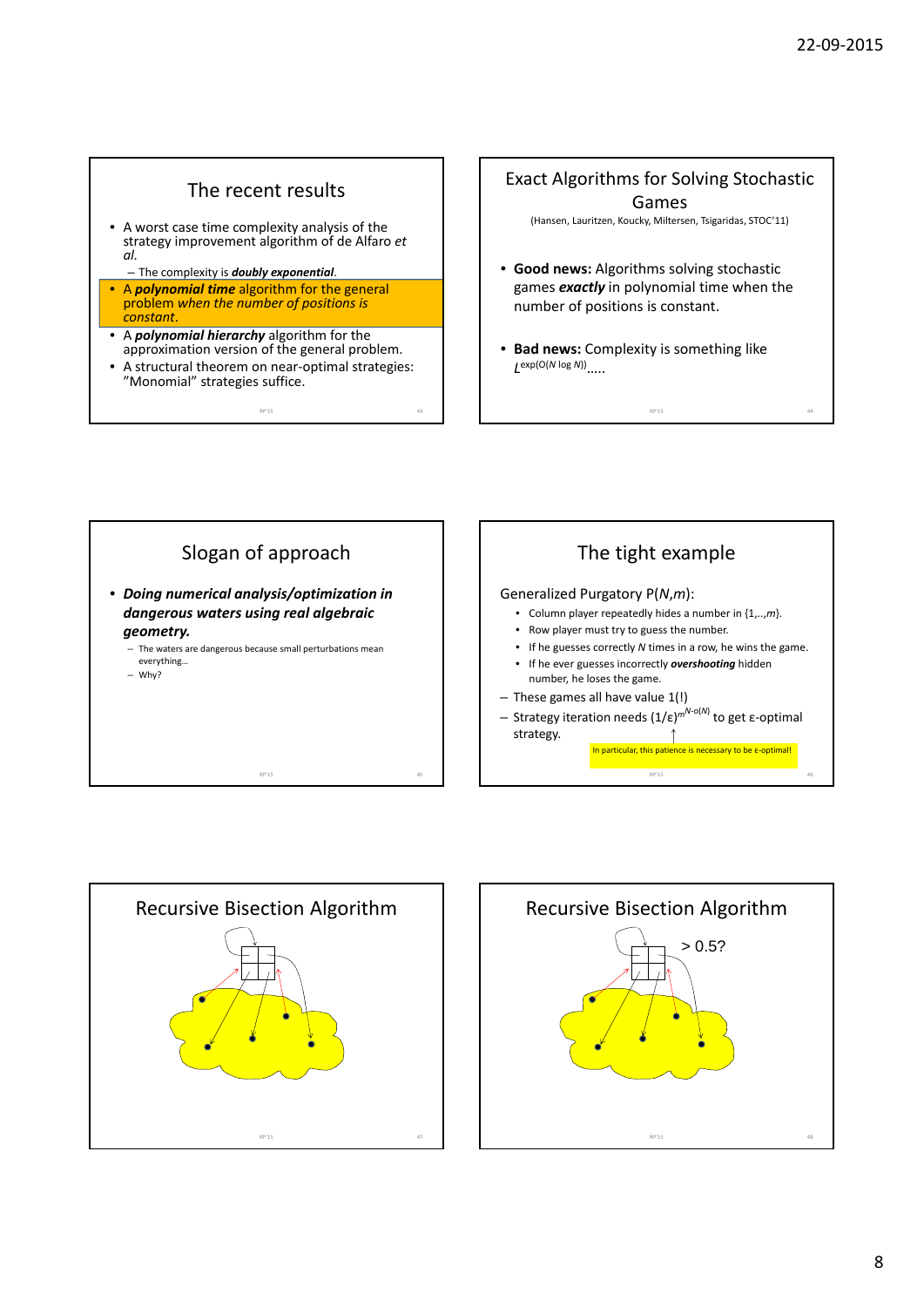









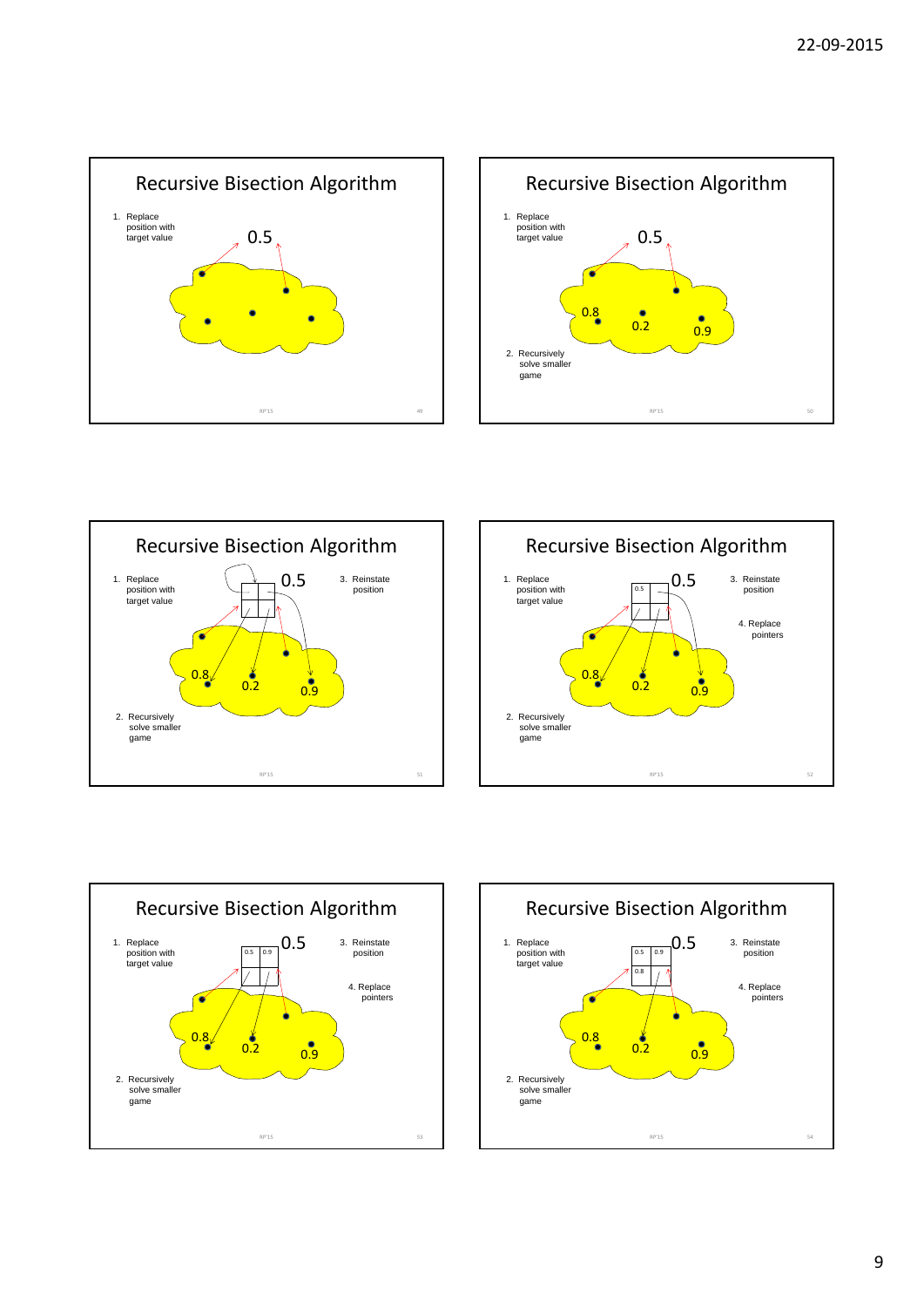







#### Real algebraic geometry to the rescue

- To reconcile approximately and exactly, we need *separation bounds*.
	- Separation bound: If games X and Y of certain parameters have different values, they differ by at least ε.
- *Separation bounds for stochastic games using real algebraic geometry is the technical meat of the work.*

RP'15 59

#### Isolated root theorem (HLKMT'11)

- Given a polynomial system:
- $f_1 (x_1, x_2, x_3, ..., x_n) = ... = f_m (x_1, x_2, x_3, ..., x_n)$
- with each  $f_i$  in  $\mathbf{Q}[x_1, x_2, ..., x_n]$ , of total degree d and with an *isolated* root x\* in **R**n.
- Then, the algebraic degree of each  $x^*$  is at most  $(2d+1)^n$ .
- Best(?) previously published bound:  $(O(d))^{n}$ .

RP'15 60

• Open(?): Is  $d^n$  possible?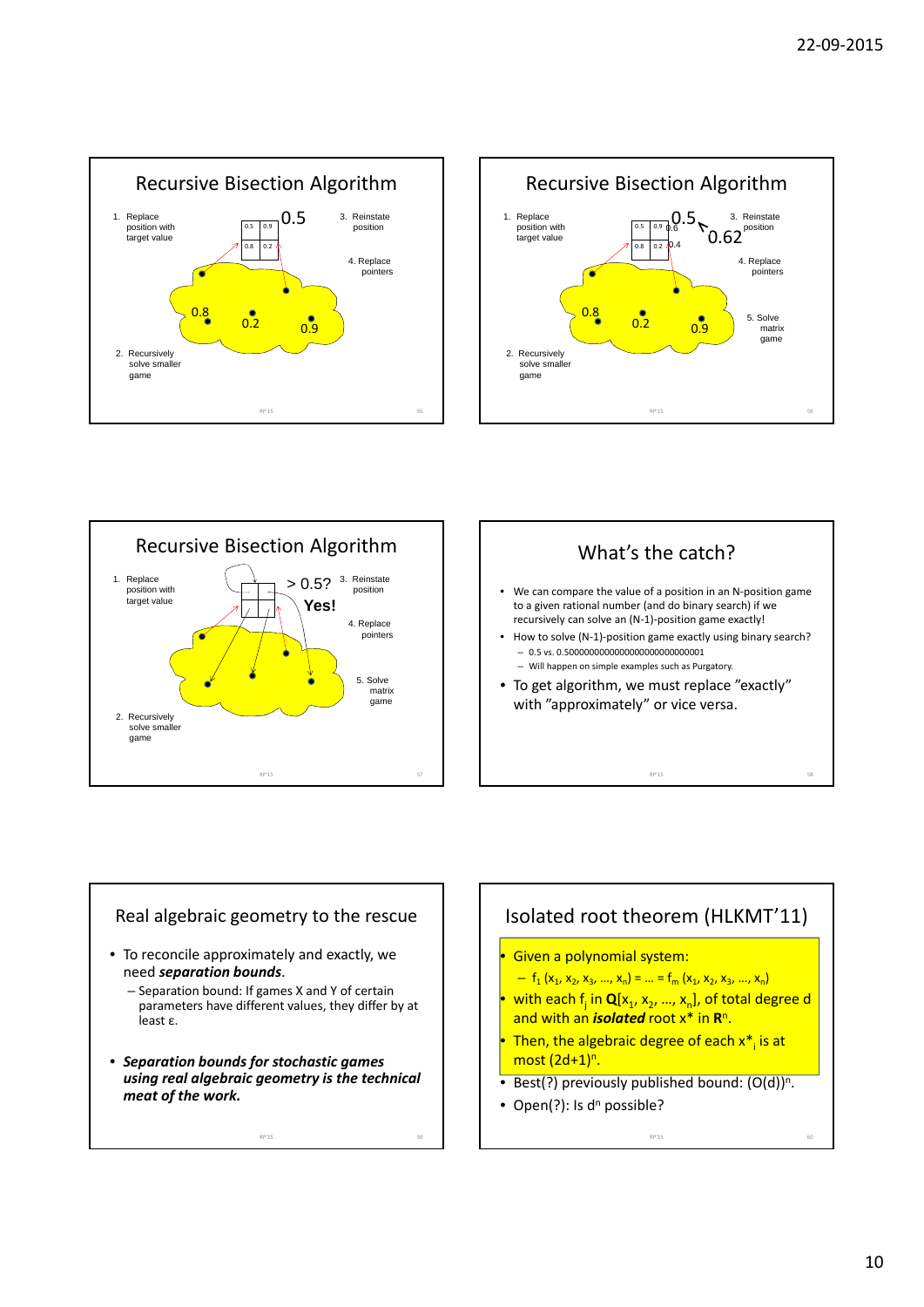#### Open Problems

RP'15 61

- Better exponent
- Polynomial time algorithm for finding monomial  $\varepsilon$ -optimal strategy for constant number of positions and symbolic  $\epsilon$ ?